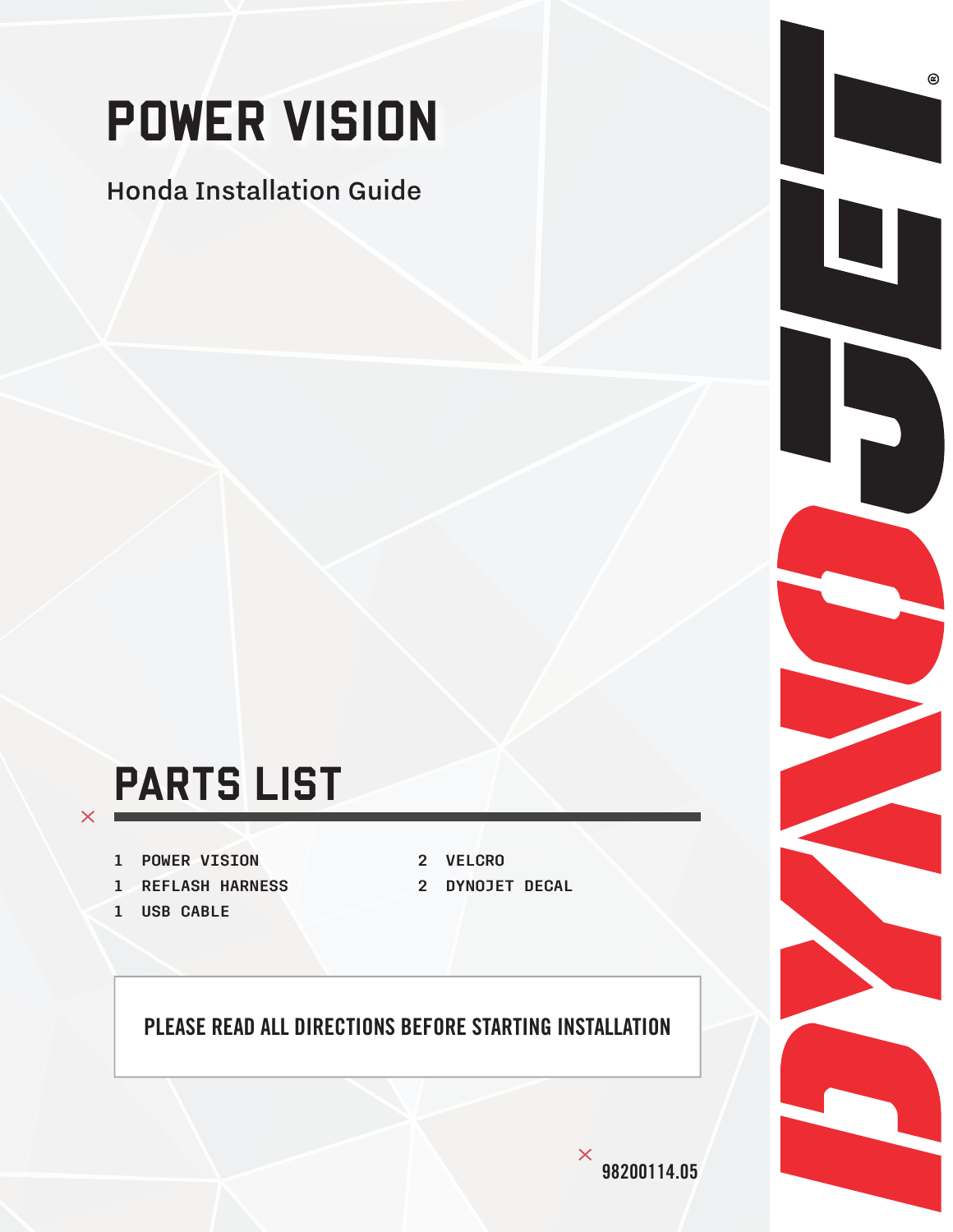## INTRODUCTION



Thank you for purchasing the Power Vision from Dynojet Research. The Power Vision is the device to interface between your computer and vehicle ECU allowing you to tune your stock ECU to achieve optimal performance from your vehicle.

Use the buttons to navigate the device menus, make selections, cycle through the four available gauge screens, and log data. Connect to the diagnostic port to flash a tune; use the USB connection to interface between the Power Vision and your computer. For state of the art technical support, please visit www.dynojet.zendesk.com.

#### INSTALLING THE POWER VISION



INSTALL POWER VISION



DIAGNOSTIC PORT

1 Secure the Power Vision to the vehicle using the supplied Velcro. Make sure the Power Vision will not interfere with the operation and steering of the vehicle.

 Note: The Power Vision does not need to be mounted to the vehicle.

2 Attach the diagnostic cable to the diagnostic port on the Power Vision and to the diagnostic port on the vehicle. Grom Models: located under the seat. CB300/CBR300R Models: located under the seat on the left hand side.

 Note: Leave the additional red pigtail wire disconnected. Do not use this wire unless instructed to do so by Dynojet technical support.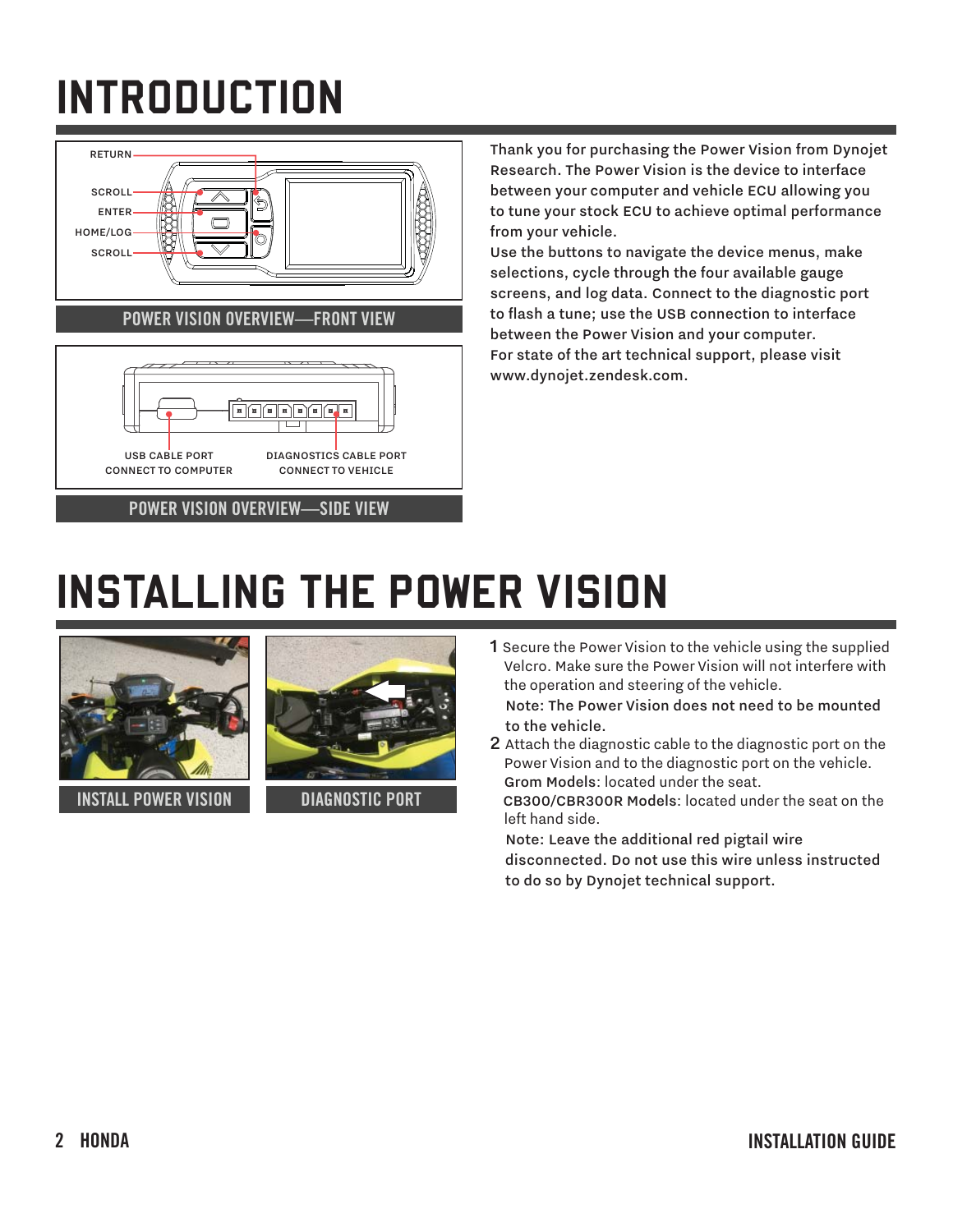## GETTING STARTED

Use the Tune File Wizard to prepare your Power Vision device with the stock (stk) and tune (djt) files needed to flash your vehicle.

- 1 Connect the Power Vision to the vehicle.
- 2 Turn the key on. The Power Vision will scan for files. There are three possible file states:

File State 1: No compatible tune or stock files.

- **File State 2: No compatible tune files.**
- File State 3: All required files found.
- 3 Gauges are displayed.

Connect the Power Vision to the vehicle diagnostic port to collect ECU information. Turn the key on.



#### **File State 1**:

Go to www.tunes.dynojet.com to download stock and tune files.

#### **File State 2**:

Go to www.tunes.dynojet.com to download tune files.

#### **File State 3**:

All required files found. The Power Vision is ready to flash a tune to the connected vehicle.

#### **GETTING STARTED**

NO COMPATIBLE STOCK FILES WWW THNES DYNOLET COM PRESS CO TO SEARCH AGAIN

#### **GETTING STARTED**

NO COMPATIBLE TUNE FILES

.<br>download tunes vi WWW.TUNES.DYNOJET.COM PRESS CO TO SEARCH AGAIN

#### **READY TO FLASH**

ALL REQUIRED FILES FOUND

#### PRESS CONTRACTOR READ PRESS 5 TO EXIT WIZARD

#### FLASHING YOUR VEHICLE

The Power Vision must be paired to the connected vehicle ECU to function properly.

 **Note:** Once paired to the vehicle ECU, the Power Vision will not work on another vehicle without purchasing a tune license.

- 1 From the Main Menu, select **Flash Tune**.
- 2 Select the tune file (.djt) and press **Enter** to view the Tune Info. The Tune Info screen contains the technical notes showing what was changed in the tune.

Note: The PV3 filters out files which are not compatible with the connected vehicle based on year/trim delivered direct from the factory and result in varied tune Compat and CheckSum within the ECU. Additional files may be visible on the device when connected via USB or on the website; however, the PV3 will only display files which directly fit your vehicle.

Note: The Dynojet tune file (.djt) is a tune file which is different (better than stock performance or the necessary file when bolting on an exhaust, for example); the stock file (.stk) is the direct duplicate of what the OEM shipped.

- 3 Press **Enter** to accept the tune, or restore the ECU to original stock (.stk) file, and pair the Power Vision to the vehicle. Note: Pair to vehicle will only happen on the first flash.
- 4 Press **Enter** to pair and lock the Power Vision to the ECU and to begin the flash. Do not turn off the key switch or disconnect the Power Vision during the flash.
- $5$  After the flash is complete, turn the key off and wait 45 seconds before turning the key back on to start.



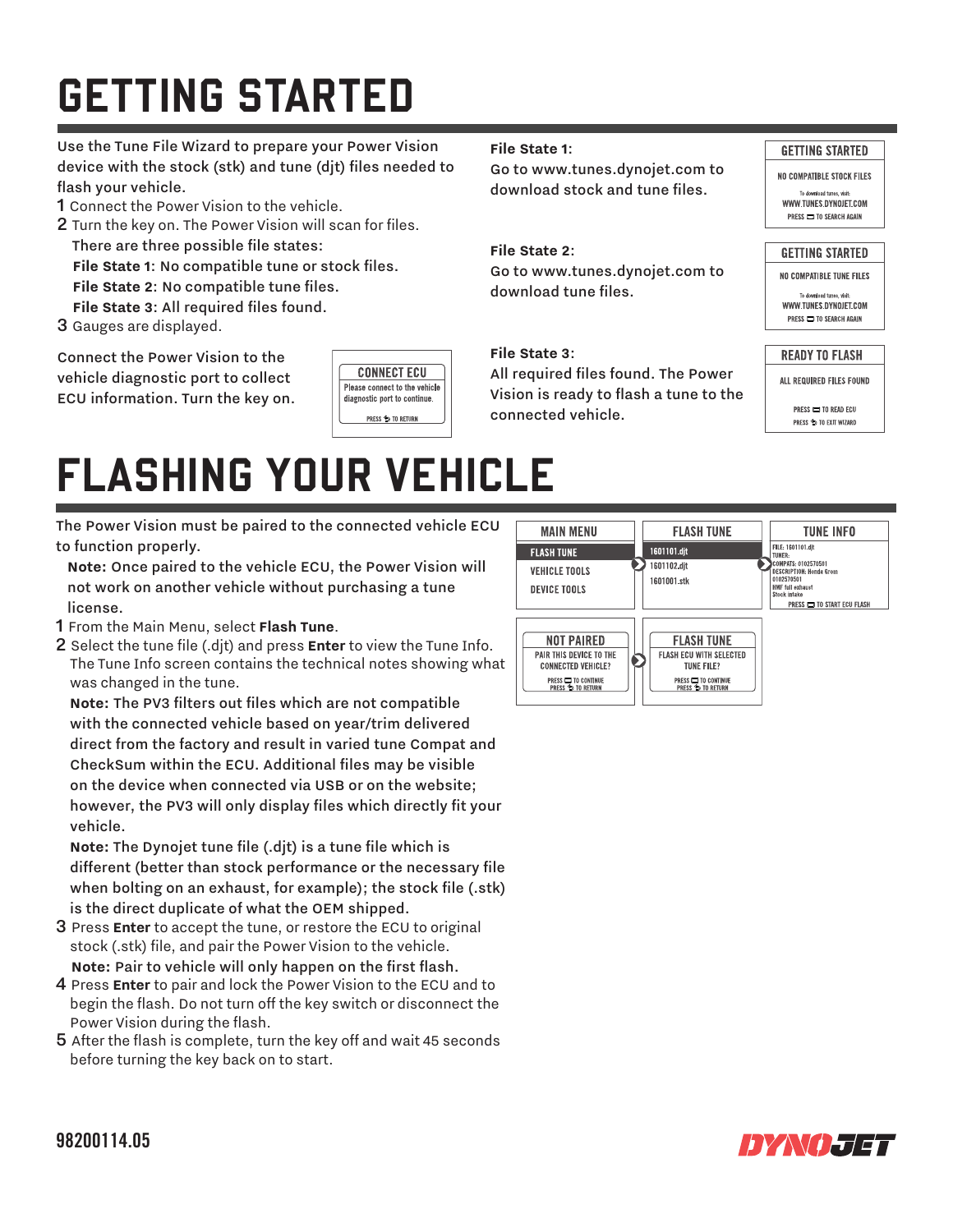## VIEWING THE VEHICLE INFORMATION

This menu allows you to view the device status (paired/not paired), VIN #, Model ID, ECU serial number, tune compat, and checksum compat.

Select **Vehicle Tools**>**Vehicle Information**.

#### VIEWING THE DIAGNOSTIC CODES

This menu allows you to read and clear diagnostic trouble codes.

- 1 To read codes, select **Vehicle Tools**>**Diagnostics**>**Active Codes**.
- 2 To clear codes, select **Vehicle Tools**>**Diagnostics**>**Clear Codes**.

#### RESTORING THE ECU

This menu allows you to restore the ECU. Use Restore ECU if the device does not complete the flash or if your vehicle will not start.

Select **Vehicle Tools**>**Restore ECU**.

#### CONFIGURING GAUGES

This menu allows you to configure up to four different gauge screens. Each gauge screen has four configurable channels. 1 From the Main Menu, select **Device Tools**>**Configure Gauges**.

- 2 Select a gauge screen and press **Enter**.
- 3 Select a channel and press **Enter**.
- 4 Select a channel from the list and press **Enter**.
- 5 Select the precision or units for that channel and press **Enter**.
- 6 Continue setting up the remaining channels as desired.
- **7** Continue configuring the remaining gauge screens as desired.

## LOGGING DATA

- 1 Press the **Log** button to begin logging. The Power Vision screen will illuminate a bright red banner across the top when logging.
- 2 Press the **Log** button again to stop logging.
- **3** Use the Power Core software to view log files.

**Snapshot Log: Press and hold the Log Cbutton for two** seconds to record the previous two minutes of operating time.





**DEVICE TOOLS** 

**CONFIGURE GAUGES** 

**REFORMAT DISK** 

**DEVICE INFORMATION** 



**VEHICLE TOOLS** 

**VEHICLE INFORMATION** 

**DIAGNOSTICS** 

**READ ECU** 

**MAIN MENU** 

**MAIN MENU** 

**FLASH THNF** 

**VEHICLE TOOLS** 

**DEVICE TOOLS** 

**FLASH THNF** 

**VEHICLE TOOLS** 

DEVICE TOOLS

**VEHICLE INFO** 

PAIRED VEHICLE: 4XAVAE876GB669588

VIN: 2200010143501EAA

HODEL ID:<br>ECU SN: EC13E67305E5875A

**TUNE COMPAT: 0102570501** 

MODEL ID-



**CONFIGURE GAUGES** 

**SCREEN 1 SCREEN 2** 

SCREEN 3

**SCREEN 4**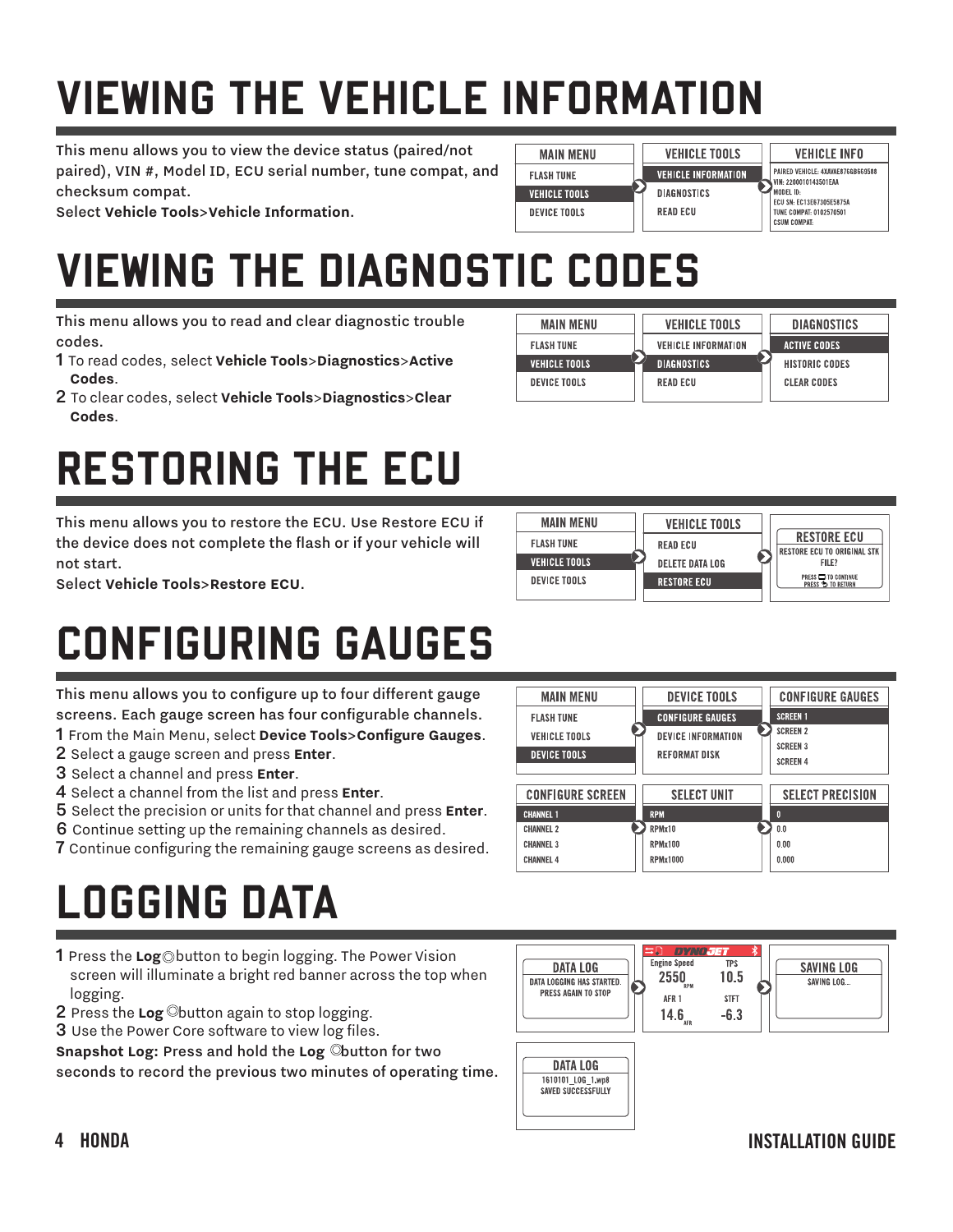## DELETING DATA LOGS

This menu allows you to delete data logs.

1 Select **Vehicle Tools**>**Delete Data Log**.

2 Select a specific log to delete or select \*Delete All Logs\*.

| <b>MAIN MENU</b>     | <b>VEHICLE TOOLS</b>                      | <b>LOG FILES</b>  |
|----------------------|-------------------------------------------|-------------------|
| <b>FLASH TUNE</b>    | DIAGNOSTICS                               | *Delete All Logs* |
| <b>VEHICLE TOOLS</b> | <b>READ ECU</b><br><b>DELETE DATA LOG</b> | 1601101 LOG 1.wp8 |
| <b>DEVICE TOOLS</b>  |                                           | 1601101 LOG 2 wp8 |
|                      |                                           | 1601101 LOG 3.wp8 |

#### VIEWING THE DEVICE INFORMATION

This menu allows you to view the device firmware version, serial number, and stock code.

Select **Device Tools**>**Device Information**.



## REFORMATTING THE DISK

This menu allows you to reformat the disk and erase all data. Select **Device Tools**>**Reformat Disk**.



## CHANGING THE SETTINGS

This menu allows you to rotate the screen allowing you to change the orientation of the Power Vision device along with adjusting the screen brightness.

Select **Device Tools**>**Settings**>**Rotate Screen** to fl ip the screen.

Select **Device Tools**>**Settings**>**Brightness** to change the screen brightness.



#### UPDATING THE DEVICE

This menu allows you to update the device with the latest firmware.

- 1 Go to www.dynojet.com/PowerVision.
- 2 From the top navigation menu, select **Support**>**Downloads**.
- 3 Click **Power Vision 3**.
- 4 Click the **Firmware** drop-down and download the Power Vision 3 Firmware for Honda.
- 5 Save the file to your device.
- 6 Select **Device Tools**>**Update Device**.

#### 98200114.05

| <b>MAIN MENU</b>     | <b>DEVICE TOOLS</b>  | <b>UPDATE DEVICE</b>   |  |
|----------------------|----------------------|------------------------|--|
| <b>FLASH TUNE</b>    | REFORMAT DISK        | PV3 5 9 7529 20423 dfu |  |
| <b>VEHICLE TOOLS</b> | <b>SETTINGS</b>      |                        |  |
| <b>DEVICE TOOLS</b>  | <b>UPDATE DEVICE</b> |                        |  |
|                      |                      |                        |  |

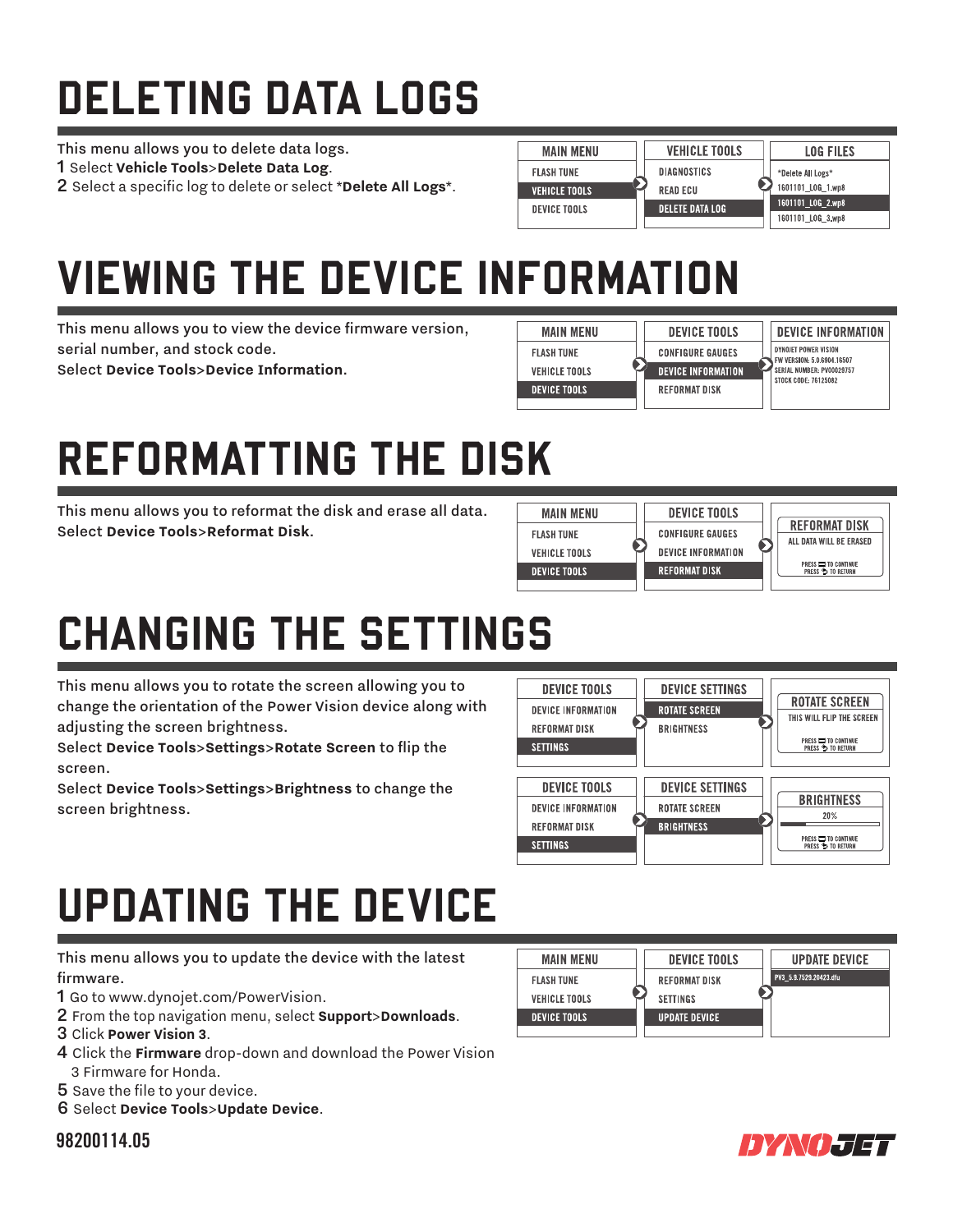## EXPORT DIAGNOSTICS

This menu allows you to create a BIN file containing device information used by Dynojet Tech Support.

- 1 Select **Device Tools**>**Export Diagnostics**.
- 2 If requested by Dynojet Tech Support, connect your Power Vision to a computer and email the BIN file to PV3tech@dynojet.com.



#### USING THE POWER VISION UPDATE CLIENT

This stand alone application will launch the Update Client allowing you to update your Power Vision with the latest firmware, retrieve additional tunes, or restore the Power Vision to the original Dynojet factory settings.

- 1 Connect the Power Vision to your computer using the included USB cable.
- 2 Navigate to the POWERVISION drive attached to your computer and run the **Update.exe** file.
- **3** Click **Update** to load the current firmware. If the Update button is grayed out, your Power Vision already has the latest firmware.
- 4 Click **Restore** to reload all original Dynojet tune and stock files.
- 5 Click **Get Tunes** to open the Dynojet Tune Finder. Follow the instructions to Upload your PV\_Info.txt file and retrieve new tunes.
- 6 Click **Manual Firmware Update** to navigate to and load a version of firmware already saved on your computer.



## INSTALLING THE POWER CORE SOFTWARE

Download the Power Core software and take tuning to a whole new level.

**Note:** Downloading the Power Core software is optional

- and not necessary to use the Power Vision.
- 1 Go to www.dynojet.com/PowerVision.
- 2 From the top navigation menu, select **Support**>**Downloads**.
- 3 Click **Power Vision 3**.
- 4 Click the **Software** drop-down and download the Dynojet Power Core software.
- 5 Double-click the saved file to begin installation. Follow the on-screen prompts. Refer to the Power Core Help for more information.